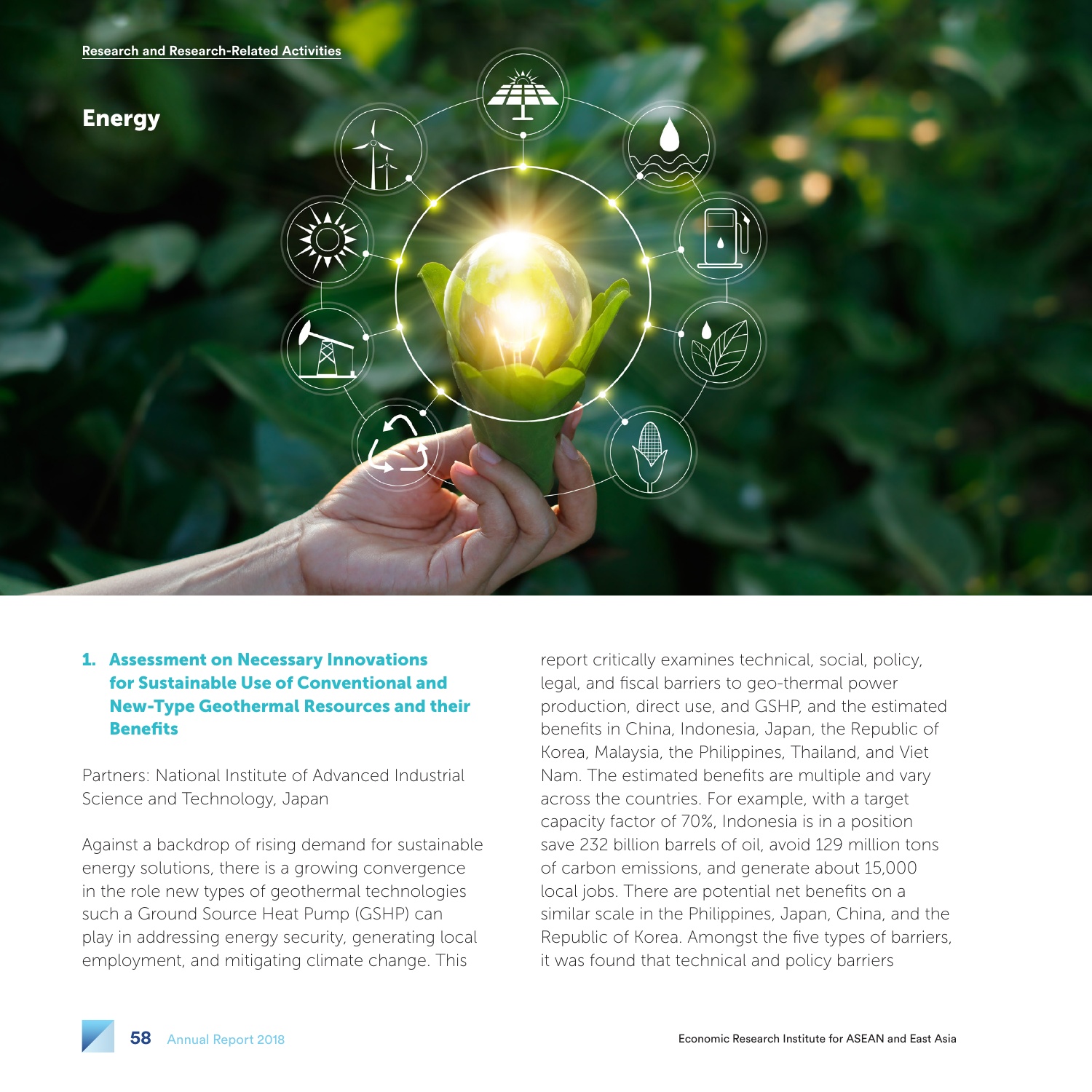dominate the Indonesian geothermal sector, while fiscal barriers are prevalent in the Philippines. Social barriers remain a challenge in Japan regarding direct use and GSHP.

Three main areas are recommended for immediate policy action. One, clarify precisely the role of each state entity in providing critical incentives and concessions at three different stages of geothermal power development. Second, the tariff setting and tax holidays for geothermal, direct use, and GSHP should be seen not as a one-time event, but as a process – based on a published methodology and stakeholder consultation. Third, the inability to develop new resources is often due to lack of information on the reserve capacity. More spending on research and development is recommended. Geographic scope: China, Indonesia, Japan, Republic of Korea, Malaysia, Philippines, Thailand, and Viet Nam

### 2. Cambodia Energy Basic Plan

Total Primary Energy Supply (TPES) increased at the same rate as Gross Domestic Product (GDP) in Cambodia but TPES without biomass increased 2.0 times and it was much higher than GDP (1.5 times) in the same period. Curbing coal, oil, and electricity demand to GDP level is crucial. Cambodia has been increasing import of coal and petroleum from other ASAEN countries such as Indonesia and Singapore and this has affected Cambodian economic growth. Consequently, the Ministry of Mines and Energy (MME) needs an appropriate and comprehensive basic energy plan now and the Economic Research Institute for ASEAN and East Asia (ERIA) supports

MME to set up the basic energy plan. Put simply, the basic energy plan should contribute two points: saving conventional energy consumption such as oil and electricity; and utilising domestic energy such as hydro-power and biomass.

ERIA and MME a basic energy plan for Cambodia in 2018 (BEPC2018) which is appropriate, comprehensive, feasible and effective. In addition, the basic plan should have numerical target per each energy issue covered by this plan and the target should be achievable.

The Basic principal of this plan seeks for energy supply to Cambodia with following conditions;

- a. Affordability
- b. Accessibility
- c. Security (Sustainable Security)
- d. Safety
- e. Transparency on market

Recognising current energy issues in Cambodia, the basic plan covers following 6 energy fields; a. Oil, b. Electricity Supply, c. Renewable Energy, d. Energy Efficiency, e. Energy Security and f. Energy Outlook.

*Geographic scope: Cambodia*

### 3. Comparative Analysis of Power Prices in the Philippines and Selected ASEAN Countries

### Partner: IEEJ

This study compares the electricity supply costs in the Philippines with that in three ASEAN member countries – Indonesia, Malaysia, and Thailand. The study presents seven recommendations pertaining to

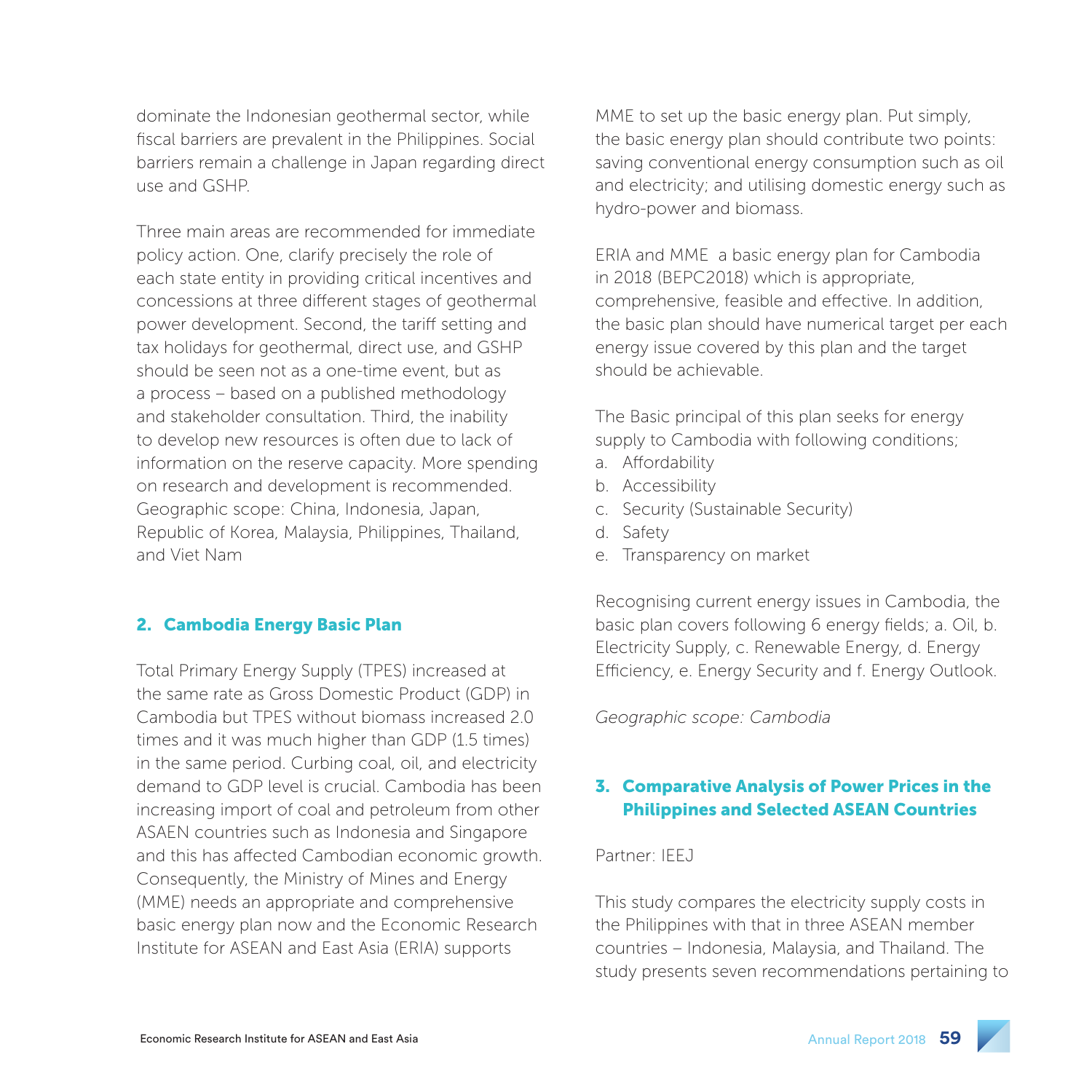the Philippines' electricity supply chain, ranging from fuel supply to electricity distribution.

Recommendations to 'shift back to market-based load dispatch', 'adopt thermal efficiency standards for power generation', and 'create good business environment to reduce WACC' are identified with larger effects on cost reduction than the other recommendations. Thus, it is suggested that promotions should focus on the most impactful policy recommendations.

*Geographic scope: ASEAN*

# 4. Electricity Futures in the Greater Mekong Subregion: Towards Sustainability, Inclusive Development, and Conflict Resolution

### Partner: The University of Tokyo

International energy markets are seeing a wave of innovations and the rise of new ideas and values, and the emerging economies of the Mekong sub-region should not be left behind. This report focuses on the electricity future of Myanmar and the Greater Mekong Subregion, emphasising rural electrification through renewable power generation by means of mini-grids as well as central-grid capacity expansion through sustainable power options. It analyses the current energy situation, including constraints in the region during this transitional stage, and proposes tangible policy recommendations that work towards energy security, environmental protection, and climate change mitigation. It recommends Myanmar takes advantage of the falling cost of solar electricity by making it a strategic priority in its power development plan; devises appropriate financial

support schemes and power purchase agreements to be provided to mini-grid developers as well as operators; actively participates in the regional power grid to expand its access to electricity and meet rising urban power demand; and minimises environmental and societal risks.

Geographic scope: Myanmar, Thailand, Viet Nam, Lao PDR, Cambodia

## 5. Electrification of Road Transport in ASEAN and Energy Security: Quantitative Analysis and Policy Implications

Electrification of road transportation (or electric mobility) has progressed beyond the demonstration stage. Many ASEAN countries express an increasing interest in it. This study starts with a survey of all ASEAN countries, regarding their existing vehicle fleets, fuel consumption and share, fuel mix in the power generation sector, and so on. The study estimates the potential of electrifying a certain country's various fleets, including passenger vehicles, buses, and trucks – the main contributor to fossil fuel consumption in road transport, in 2040 scenarios. It is subsequently assessed how electric mobility enhances energy security of ASEAN countries using the '4As' perspective that comprises the availability of energy, the applicability of energy, the acceptability of energy, and the affordability of energy. The findings reveal intensive interaction of electrification of road transport with the introduction of higher fuel economy standards and higher renewable integration in the power sector, in an ASEAN context.

*Geographic scope: All ASEAN Countries*

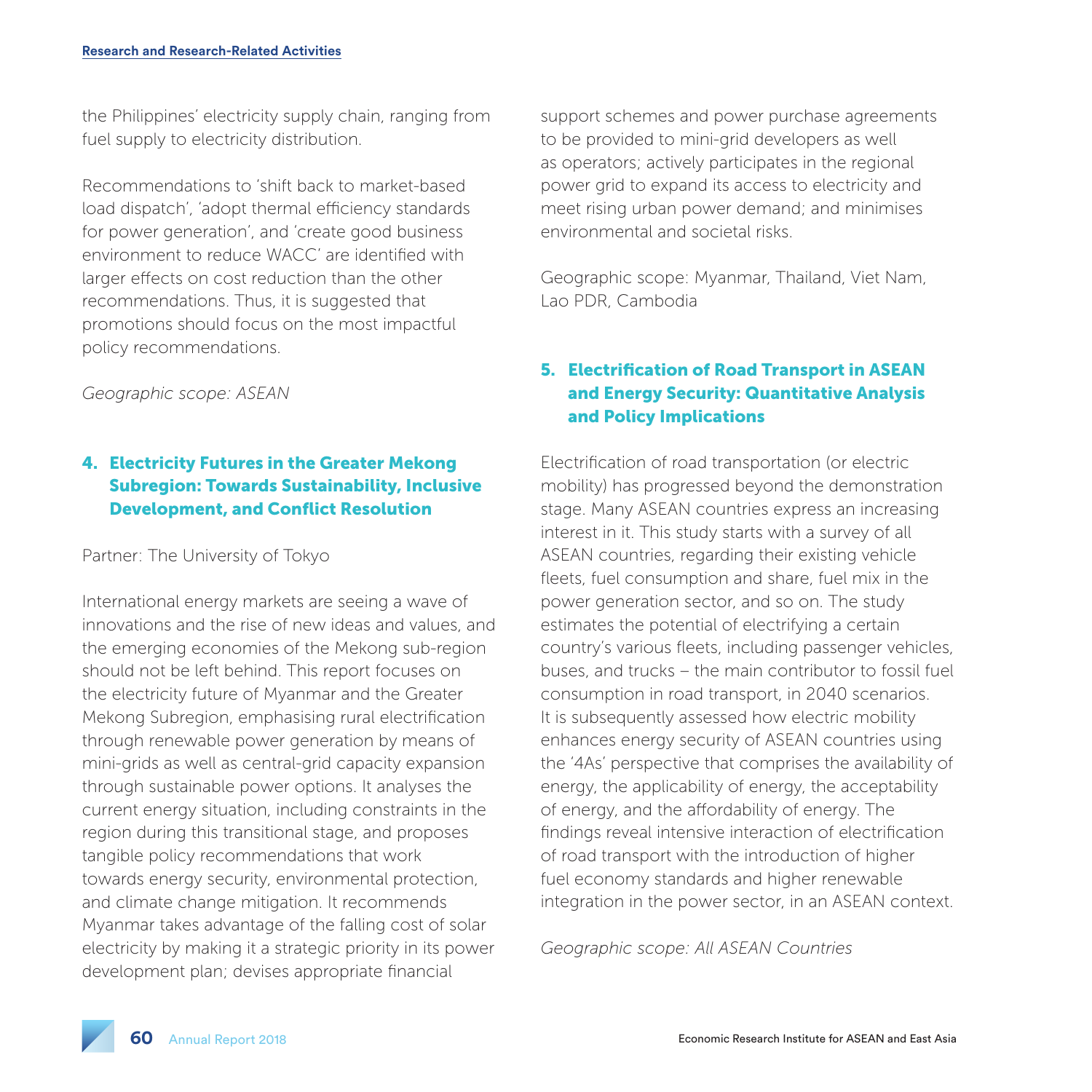### 6. Energy Outlook and Energy Saving Potential in East Asia 2019

Sustained population and economic growth will significantly increase Total Final Energy Consumption (TFEC) by 1.6 times from 2015 to 2040. Total Primary Energy Supply (TPES) in the EAS17 region is projected to grow at a slightly slower pace, of 1.5% per year. TPES of EAS17 is projected to increase from 7,488 Mtoe in 2015 to 10,943 Mtoe in 2040. Coal will remain the largest share of TPES, but its growth is expected to be slower, increasing at 1.3% per year. Consequently, the share of coal in TPES is forecast to decline from 41.4% in 2015 to 38.9% in 2040. Increasing the use of Clean Coal Technology (CCT) and development of Carbon Capture Storage (CCS) technology will be critical for the coal power plants in this region to mitigate CO<sub>2</sub> emissions and become carbon free.

Fossil fuel energy consisting of coal, oil, and gas will still be dominant in 2040 and its share under the business-as-usual (BAU) scenario will be 84.1%. If EAS17 countries remain dedicated to implementing their energy efficiency and conservation (EEC) policies and increase low-carbon energy technologies such as nuclear power generation and solar photovoltaic (PV)/wind (alternative policy scenario, APS), the EAS17 region could achieve fossil fuel savings of 23.4% and the fossil fuel share could fall to 76.6%. CO<sub>2</sub> emissions would be reduced significantly by about 24.2% from BAU to APS as a consequence. In view of this, it is essential that EAS countries implement their EEC and renewable energy polices (energy saving targets and action plans) as scheduled. The targets and action plans that will be applied across sectors – industry, transport, residential, and commercial – should be appropriate

and feasible. It is encouraged for all Government in EAS17 countries to support EEC service companies (ESCO) activities as it is crucial to achieve energy efficiency and saving in all sectors.

Renewable energy such as hydro, geothermal, solar PV, wind, and biomass will also contribute to the expected reduction of fossil fuel consumption, which will result in a mitigation of CO<sub>2</sub> emissions. To increase the share of renewable energy in the primary energy mix, appropriate government policies will be crucial. Policies such as Net Metering, Renewable Portfolio Standards (RPS), and Feed-in-Tariff (FIT) have been implemented in some of the EAS17 member countries and have accelerated the deployment of renewable energy at appropriate levels.

Energy supply security has become a top priority energy issue for the EAS17 region. Implementing EEC measures and increasing renewable energy shares will certainly contribute to maintaining regional energy security through the reduction of imported fossil fuel consumption and increasing the use of domestic energy. In addition, regional energy networks such as the Trans-ASEAN Gas Pipeline (TAGP) and the ASEAN Power Grid (APG), and oil stockpiling are recommended to maintain energy supply security. Nuclear power generation is another option for securing the energy supply in this region.

This year the Energy Outlook includes an estimation of the investment cost required for power generation and the whole energy infrastructure including the LNG receiving terminals, and oil refineries. The analysis results indicate that the EAS17 region will need around US\$3.5 trillion for the BAU case, and US\$4 trillion in the APS for the power generation

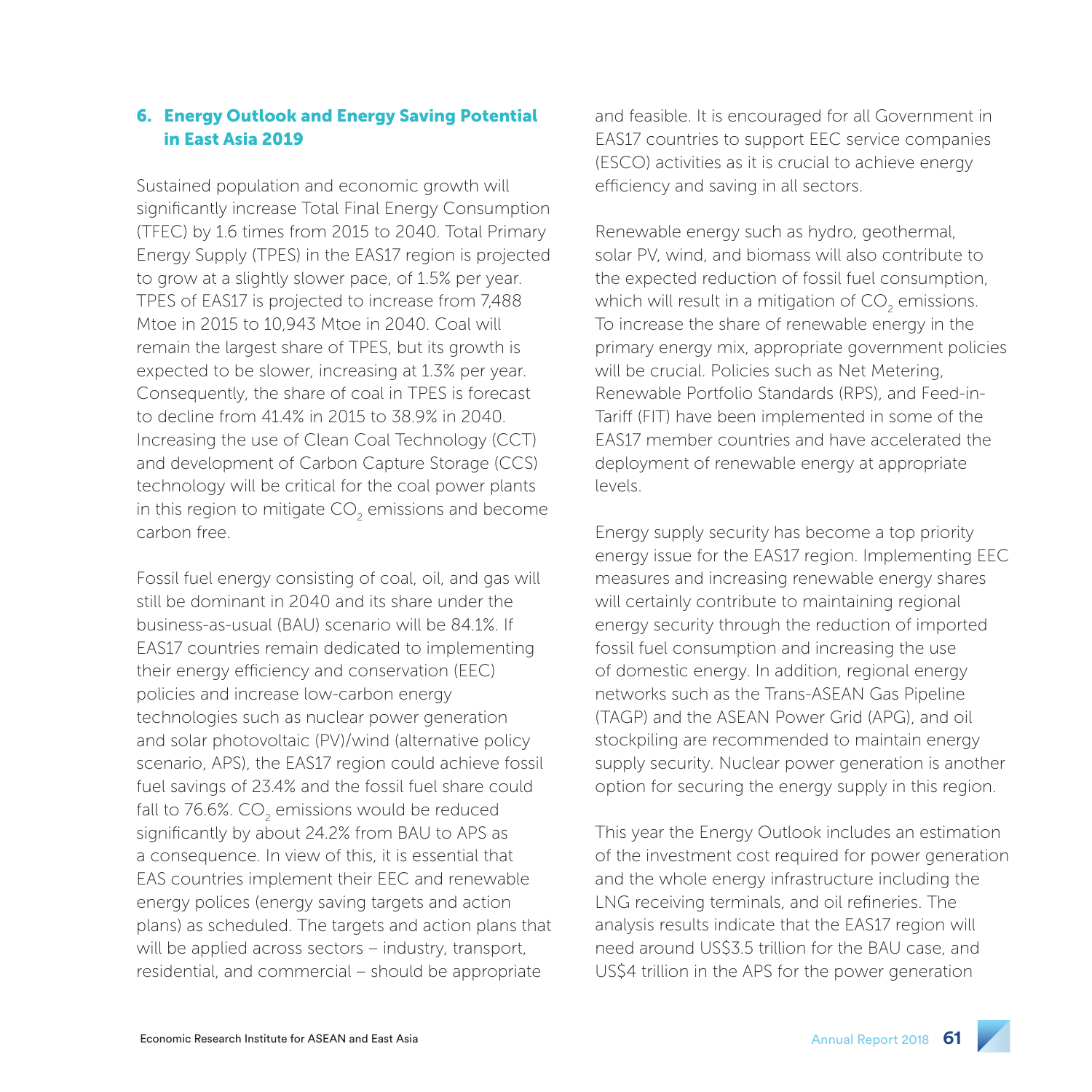investment to meet electricity demand by 2040. The required investment cost of refinery and LNG receiving terminals in EAS17 will be US\$367 billion and US\$132 billion, respectively, in the BAU case due to an increase in oil demand especially in the road transport sector and an increase in natural gas demand in the power generation sector.

*Geographic scope: ASEAN and East Asia*

#### 7. Public Acceptance of Nuclear Power, Phase I

Partner: Institute for Energy Economics, Japan

Across countries and continents, public acceptance of nuclear power is a crucial factor when governments wish to set up a nuclear energy programme. Therefore, it is important to understand the determinants of public acceptance of nuclear power. This report examines the effects of knowledge, trust, risk, and benefit related factors on public acceptance of nuclear power in Europe, the United States, and Japan. Through field visits and interactive workshops different levels of public acceptance and related communication strategies to effect changes are identified. The report also identifies the effective communication role sub-regional authorities and non-governmental organisations could play. The cost of generating electricity and energy security concerns appear to have the strongest positive effect on public acceptance of nuclear power.

*Geographic scope: Japan*

# 8. Integrating NER India with Regional Economies through Cross Border Energy Sector Development, Phase I

Partner: Confederation of Indian Industry

Energy is common thread that connects multiple areas of sustainable development for countries and sub-regions in Asia. In the drive to trigger and consolidate inclusive development, the North Eastern Region (NER) of India offer great potential as an electricity trading hub. This report analyses the multiple benefits of connecting the NER with neighbouring economies through cross border energy trade. Supply demand analysis under different connectivity scenarios shows that not only will NER– India be able to fully utilise the economic benefits of energy connectivity, but also that neighbouring countries like Bangladesh, Bhutan, and Myanmar would be able to keep carbon emissions in check by importing reliable and cost-effective renewable energy sources. In addition, those countries can reduce the energy security risks of serious supply gaps arising in the dry seasons. To harness the untapped energy potentials and make NER into a robust economic growth pole, this report recommends to initiate multi-layered interdisciplinary dialogues on tariffs and consultations on investment cooperation amongst various stakeholders and development partners, both within NER states and outside India.

*Geographic scope: India, Myanmar, Bangladesh, Bhutan*

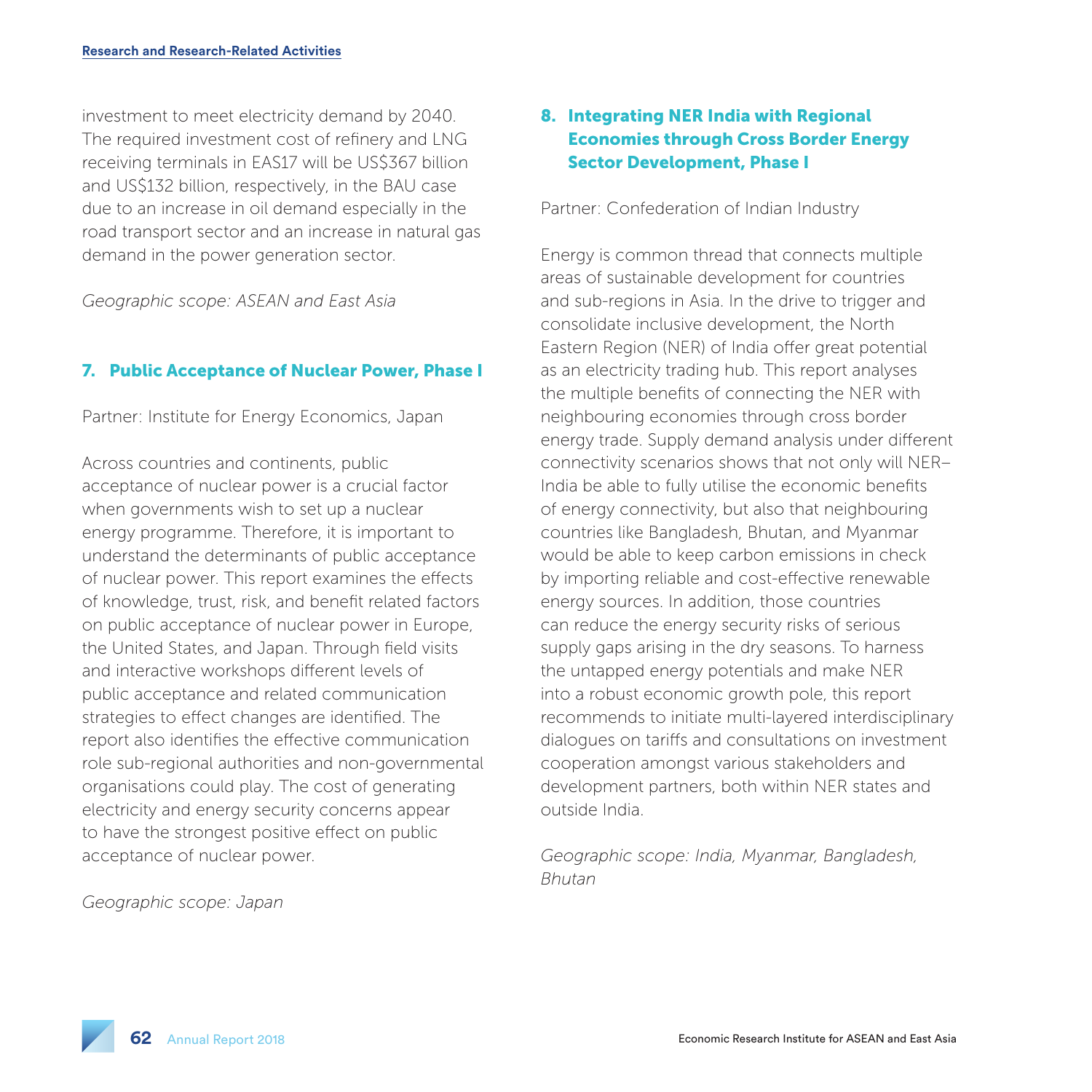### 9. Natural Gas Master Plan for Myanmar

#### Partner: IEEJ

Natural gas will play a very important role in Myanmar in the future. Although Myanmar has been a major producer of natural gas in Asia, the country has not fully utilised natural gas for its own uses. Thanks to the sustained economic growth that has followed the 2011 economic reform, the demand for energy and natural gas has grown significantly. Demand for natural gas in Myanmar has increased 1.4 times since 2011, the second largest demand growth after oil. The primary driver of this growth has been demand for natural gas to generate power, which accounted for 72% of total natural gas consumption in 2017. Natural gas (compressed natural gas) is also used by the transportation sector as fuel, but demand from the industrial sector is limited, and there is no residential demand as of 2017.

Natural gas demand is forecast to grow from 457 million cubic feet per day (mmcfd) in 2017 to 1,142 mmcfd in 2040. Although demand from the power sector will continue to lead demand growth in the country, demand from the industrial sector and (after 2030) the residential sector is also expected to grow significantly.

Industrial demand for natural gas will be mainly observed in the Yangon and Mandalay regions. Thilawah Special Economic Zone (SEZ), in particular, is a prospective user of natural gas for manufacturing. Once the supply infrastructure is developed, city gas will become a more costcompetitive energy source than liquefied petroleum gas such as butane. Natural gas will be increasingly

demanded by power plants that supply electricity to manufacturing factories in the SEZ. Because the SEZ is located close to the existing pipeline network, the cost of developing the necessary infrastructure will be limited. The investment cost of developing industrial demand in the Yangon region is estimated at US\$3.5 million.

Natural gas demand from the industrial sector in the Mandalay region will be developed in several locations. To develop industrial demand in Mandalay Industrial Zone, near downtown Mandalay, a pipeline network more than 40 km long needs to be constructed. Due to the high cost of such infrastructure development, some form of public support will be required to realise the pipeline development. Another potential demand area is Myotha Industrial Park City. Located near the existing natural gas export pipeline to China, it has good access to a natural gas supply and, given the size of the area, has significant potential to develop demand in the future. The required total investment to develop industrial demand in the Mandalay region is estimated at US\$24.5 million.

The Government of Myanmar should continue to play a pivotal role in developing the natural gas market. Since a market mechanism cannot fully reflect the benefits offered by natural gas, as a clean and low-carbon source of energy, the supply security advantages that it offers, and the convenience of its use, the government should provide policy support to promote the use of natural gas.

*Geographic scope: Myanmar*

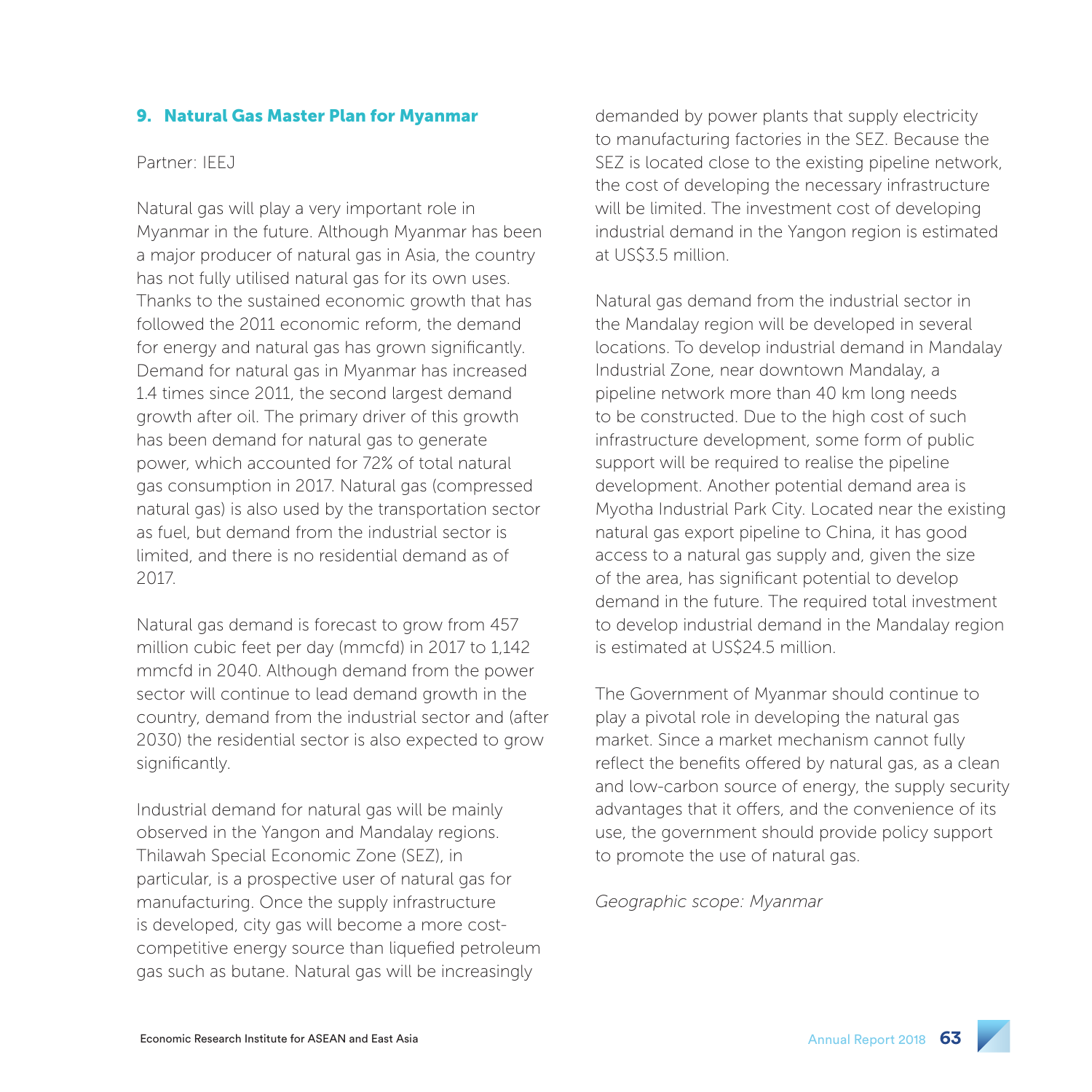# 10.Renewable Energy Potential and Its Effective Usage in East Asia Summit Countries

Partners: National Institute of Advanced Industrial Science and Technology, Japan

East Asian countries are actively promoting the introduction of first-generation biofuels such as bioethanol and biodiesel, but are constrained by several feedstock and production factors. To reduce the import of crude oil and energy consumption in the transportation sector, overarching action such as production of next-generation biofuels from nonconventional resources, improvement of fuel efficiency of vehicles, and maintenance of road infrastructure needs to be taken. Against this background, the report estimates the potential of a diversified transportation energy mix, analyses the techno-economic feasibility of next-generation biofuels, and scrutinises the advances that need to be made in the use of bio-methanol as a mainstream energy carrier. Country-specific recommendations on the introduction of alternate biofuels, fuel efficiency standards, and regional trade are provided for Indonesia, Thailand, Malaysia, and the Philippines.

*Geographic scope: Indonesia, Thailand, Malaysia, and the Philippines*

# 11. Seeking Optimal Solutions on Delivering LNG to Mid. and Large Islands in Philippines

Partner: The Institute of Energy Economics, Japan (IEEJ)

The Philippines consist of a large number of islands and their electricity supply mostly depends on diesel generators. Diesel generators are useful as it is a well established technology and oil is easy to care for, although it has the disadvantages of relatively high generating cost and high emission.

Liquefied natural gas (LNG) has the advantage of lower fuel cost and lower emission as a fuel for power generation. New technologies such as floating storage and re-gasification have reduced the downsides of LNG and the Philippines should be able to enjoy the economic and environmental benefits of its use by adopting such technologies for power generation on its medium-sized to large islands.

The study analyses such opportunities on islands by identifying possible configurations of small- scale LNG supply chain for power generation, thereby contributing to a stable, sustainable supply of affordable electricity in the Philippines.

The study is consistent with all the strategic themes in the AEC Blueprint 2025 and the ASEAN Plan of Action on Energy Cooperation (APAEC) 2016–2025, Phase 1, and contributes to 'Regional Energy Policy and Planning', which is meant to enhance integration of energy policy and planning.

*Geographic scope: Philippines*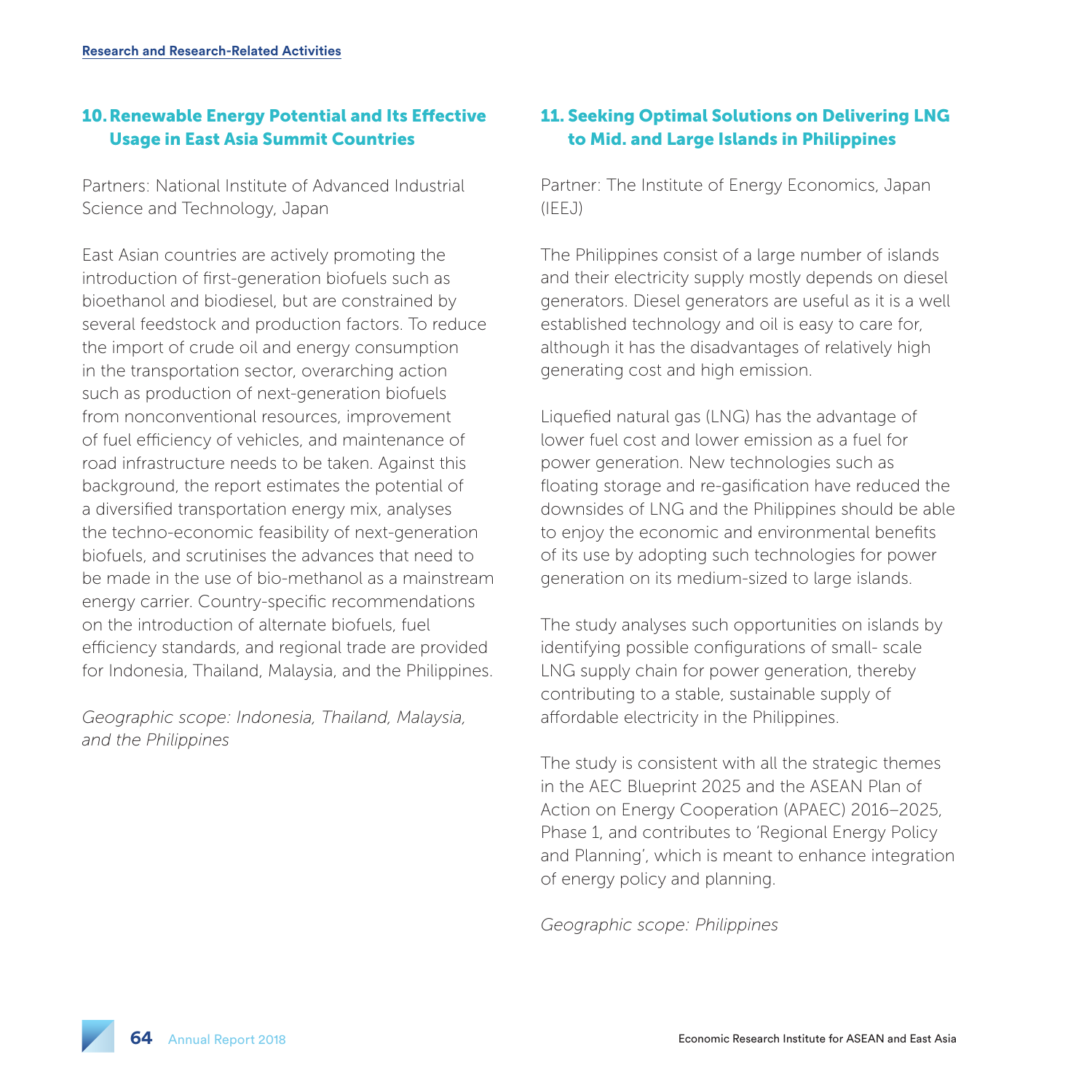# 12.Study on the Formation of the ASEAN Power Grid Generation and Transmission System Planning Institution (AGTP)

Partner: Fuyuhiko Nishimura (TEPCO)

This project aims to provide technical and advisory services to the Heads of ASEAN Power Utilities and Authorities (HAPUA), specifically HAPUA's Working Group No. 2 (HWG2) on the criteria, structures, roles, and requirements for the formation of two institutions necessary to advance the ASEAN Power Grid (APG). The APG institutions requiring assistance in their formation are the APG Generation and Transmission System Planning (AGTP) and the APG Transmission System Operator (ATSO). HAPUA will report the key findings of this study to the ASEAN Ministers of Energy Meeting in 2017/2018 as an implementation measure of the ASEAN Plan of Action on Energy (APAEC) Phase 1 2016–2020, as well as to the ASEAN Secretariat as it monitors and facilitates the implementation of measures under the AEC Blueprint 2025.

Firstly, the project will deliver the technical guidelines for the AGTP study by taking into consideration the different process and institutional structures of the existing national grid planning agencies of each AMS. Subsequently, the project will deliver an implementation plan for the AGTP institution, professional advice, and recommendations by taking into consideration the different process and institutional structures of the existing national grid planning agencies of each AMS.

Geographic scope: ASEAN

# 13. Study on the Formation of the ASEAN Power Grid Transmission System Operator Institution (ATSO)

Partner: Hans-Arild Bredesen (Nord Pool Consulting AS)

ERIA is currently working with HAPUA on two research projects concerning the criteria, structures, roles, and requirements for the formation of ASEAN Power Grid (APG) Generation and Transmission System Planning (AGTP) Institution and the formation of ASEAN Power Grid System Operator (ATSO). These two projects are closely linked and will have a significant influence on each other, and the deliverables need to be harmonised to obtain the full potential from these two new institutions.

The ATSO will be a key institution to enable multilateral trading of electricity amongst ASEAN countries while maintaining the balance, stability, and reliability of the interconnected power grids across borders and harmonising operational standards across ASEAN.

This project aims to produce the criteria, structures, roles, and requirements for the formation of the ATSO. In the long run, this work will support the establishment of greater ASEAN connectivity.

The projects will be implemented by ERIA, which will be responsible for coordinating the stakeholders of this study, and also for identifying and contracting two international consultant teams to carry out the two projects together with workshops with relevant experts and officials from ASEAN Member States.

*Geographic scope: ASEAN*

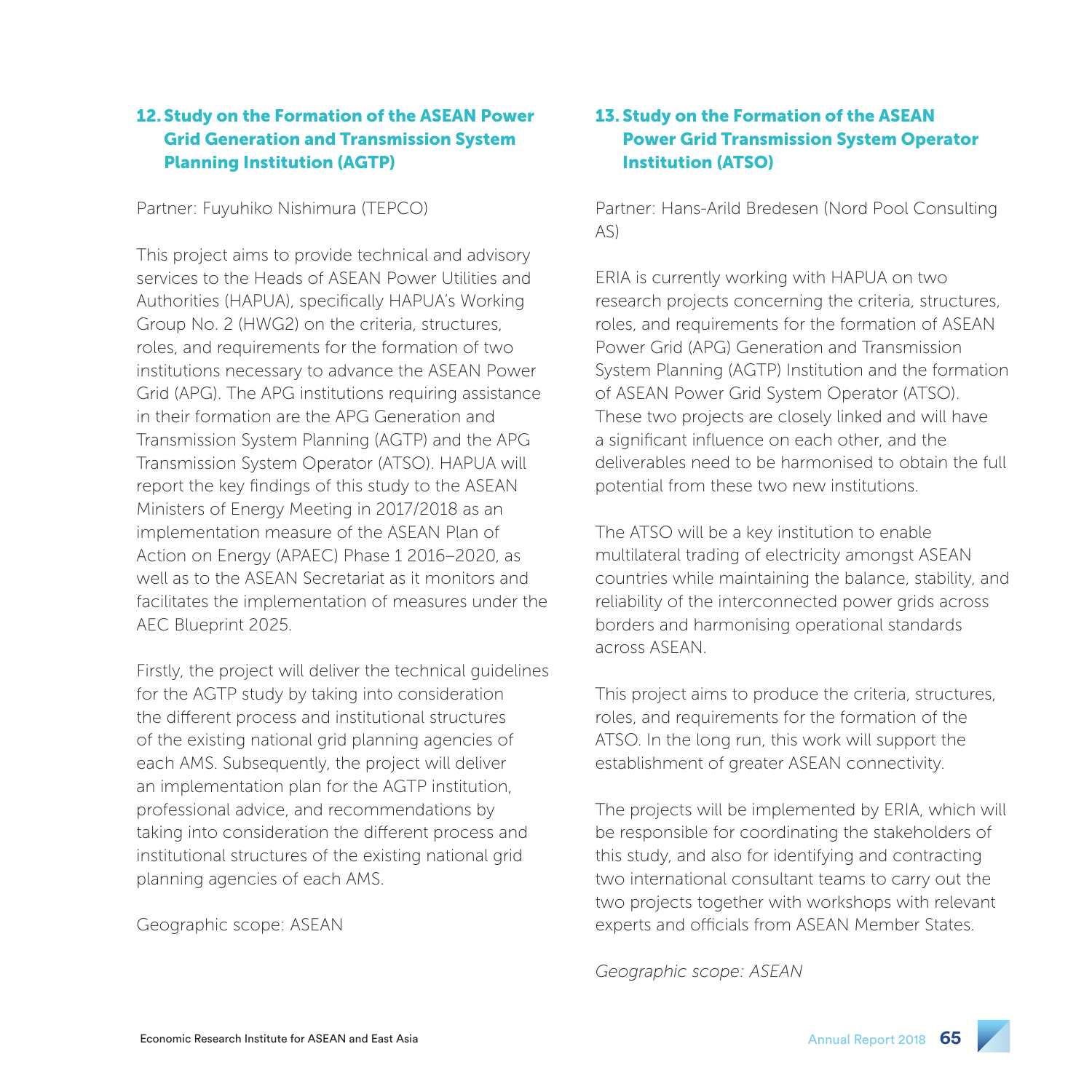# 14.Sustainable Development of Transport Sector: Malaysia's Case

Partner: The Institute of Energy Economics, Japan (IEEJ)

The transport sector accounts for a large part of oil consumption in many ASEAN countries. Although oil has high utility, it also has negative aspects such as a higher price and geopolitical supply concerns. Therefore, curbing oil consumption in the transport sector is an important element of energy security policy. It is the same for oil exporting countries because wasteful use of oil will harm oil export revenue in the long run. Transition to a lower-carbon transport system is necessary for all countries to meet their  $\mathsf{CO}_2$  emission reduction goals (Nationally Determined Contributions).

Transport demand is expected to increase in ASEAN, and if the member countries fail to implement appropriate policies and take the necessary actions, they could face serious problems such as health damage caused by pollution and economic loss caused by traffic congestion.

The study will identify the policy gaps in selected countries, evaluate the usefulness of different policy packages quantitatively, and formulate policy recommendations to mitigate CO<sub>2</sub> emission in the transport sector. Malaysia will be selected as a subject of study because of its strong determination to improve its transport sector.

The study is consistent with the strategic theme of 'Energy Efficiency and Conservation' in the AEC Blueprint 2025 and the ASEAN Plan of Action on Energy Cooperation (APAEC) 2016–2025, Phase 1,

and should contribute to efficiency improvements in the transport sector in particular. It is also consistent with the goal of creating the sustainable society foreseen in the ASCC Blueprint 2025, particularly the principles of 'C.2. Environmental Sustainable Cities', 'C.3. Sustainable Climate', and 'C.4. Sustainable Consumption and Production'.

*Geographic scope: Malaysia*

# 15. Theoretical and Empirical Studies on Energy Poverty in ASEAN

Partner: Energy Research Institute @ NTU

The existing literature suggests that there are many factors leading to energy poverty, with detrimental impacts on health, gender inequality, education, and economic development. No study has yet provided country-specific sustainable and affordable solutions, which may differ from country to country depending on the socio-economic conditions, resource availability, and weather conditions.

This paper's core objective is to make a significant contribution by providing an understanding of the country-specific driving factors of energy poverty in four ASEAN countries and by suggesting commissioned climate friendly budget solutions to alleviate the problem in these countries. Based on the main factors of energy poverty in each region as well as the on the degree of energy accessibility as well as affordability, we would suggest modified renewable energy solutions. A solution mix may be required according to various classified groups (1.2 – 2.2 in Table 1) and prevailing socio-economic conditions. It is also important to assess the gap